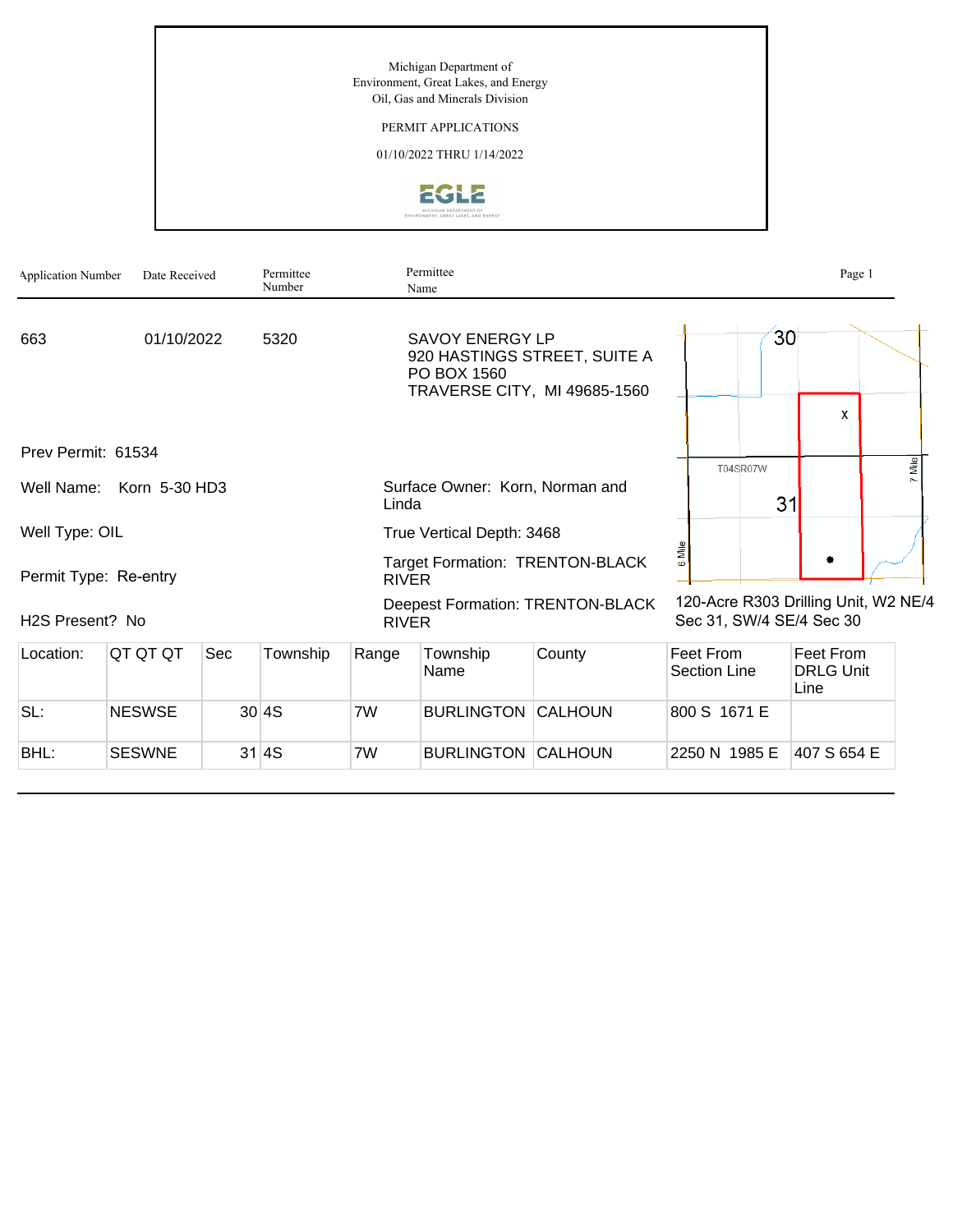Michigan Department of Environment, Great Lakes, and Energy Oil, Gas and Minerals Division

#### PERMIT APPLICATIONS

01/10/2022 THRU 1/14/2022



| <b>Application Number</b> | Date Received       |     | Permittee<br>Number |              | Permittee<br>Name                     |                                                              |                                                            | Page 2                                |
|---------------------------|---------------------|-----|---------------------|--------------|---------------------------------------|--------------------------------------------------------------|------------------------------------------------------------|---------------------------------------|
| 665<br>01/10/2022         |                     |     | 5320                |              | <b>SAVOY ENERGY LP</b><br>PO BOX 1560 | 920 HASTINGS STREET, SUITE A<br>TRAVERSE CITY, MI 49685-1560 |                                                            | X                                     |
| Prev Permit: 61431        |                     |     |                     |              |                                       |                                                              |                                                            |                                       |
| Well Name:                | Dowd 1-25 HD1       |     |                     | Shirley A.   |                                       | Surface Owner: Dowd, Frank J. and                            |                                                            | 25                                    |
| Well Type: OIL            |                     |     |                     |              | True Vertical Depth: 3460             |                                                              | ž<br>å                                                     |                                       |
| Permit Type: Re-entry     |                     |     |                     | <b>RIVER</b> |                                       | <b>Target Formation: TRENTON-BLACK</b>                       |                                                            |                                       |
| H2S Present? No           |                     |     |                     | <b>RIVER</b> |                                       | <b>Deepest Formation: TRENTON-BLACK</b>                      | 120-Acre R303 Drilling Unit, E/2 NE/4,<br>NE/4 SE/4 Sec 25 |                                       |
| Location:                 | QT QT QT            | Sec | Township            | Range        | Township<br>Name                      | County                                                       | Feet From<br><b>Section Line</b>                           | Feet From<br><b>DRLG Unit</b><br>Line |
| SL:                       | <b>SENENE</b>       |     | 25 4S               | 8W           | <b>ATHENS</b>                         | <b>CALHOUN</b>                                               | 990 N 545 E                                                |                                       |
| BHL:                      | <b>SENESE</b>       |     | 25 4S               | 8W           | <b>ATHENS</b>                         | <b>CALHOUN</b>                                               | 1685 S 350 E                                               | 350 S 350 E                           |
| 666                       | 01/13/2022          |     | 5320                |              | <b>SAVOY ENERGY LP</b><br>PO BOX 1560 | 920 HASTINGS STREET, SUITE A<br>TRAVERSE CITY, MI 49685-1560 |                                                            |                                       |
| Prev Permit:              |                     |     |                     |              |                                       |                                                              | Veterans                                                   | 27                                    |
| Well Name:                | Palmiter Farms 2-27 |     |                     |              |                                       | Surface Owner: Palmiter Farms, LLC                           | Nottawassepee River                                        |                                       |
| Well Type:                | OIL                 |     |                     |              | True Vertical Depth: 3800             |                                                              | Mill<br>Mil<br>Burr Oak                                    |                                       |
| Permit Type: Drill        |                     |     |                     | <b>RIVER</b> |                                       | <b>Target Formation: TRENTON-BLACK</b>                       | Church <sup>e</sup><br>apital<br>$\frac{8}{5}$             |                                       |
| H2S Present? No           |                     |     |                     |              | <b>Deepest Formation: GLENWOOD</b>    |                                                              | 40-Acre Drilling Unit, SW/4 SE/4<br>Section 27             |                                       |
| Location:                 | QT QT QT            | Sec | Township            | Range        | Township<br>Name                      | County                                                       | Feet From<br><b>Section Line</b>                           | Feet From<br><b>DRLG Unit</b><br>Line |
| SL:                       | <b>NWSWSE</b>       |     | 27 4S               | 8W           | <b>ATHENS</b>                         | <b>CALHOUN</b>                                               | 896 S 2222 E                                               | 430 N 430 W                           |
| BHL:                      | <b>NWSWSE</b>       |     | 27 4S               | 8W           | <b>ATHENS</b>                         | CALHOUN                                                      | 896 S 2222 E                                               | 430 N 430 W                           |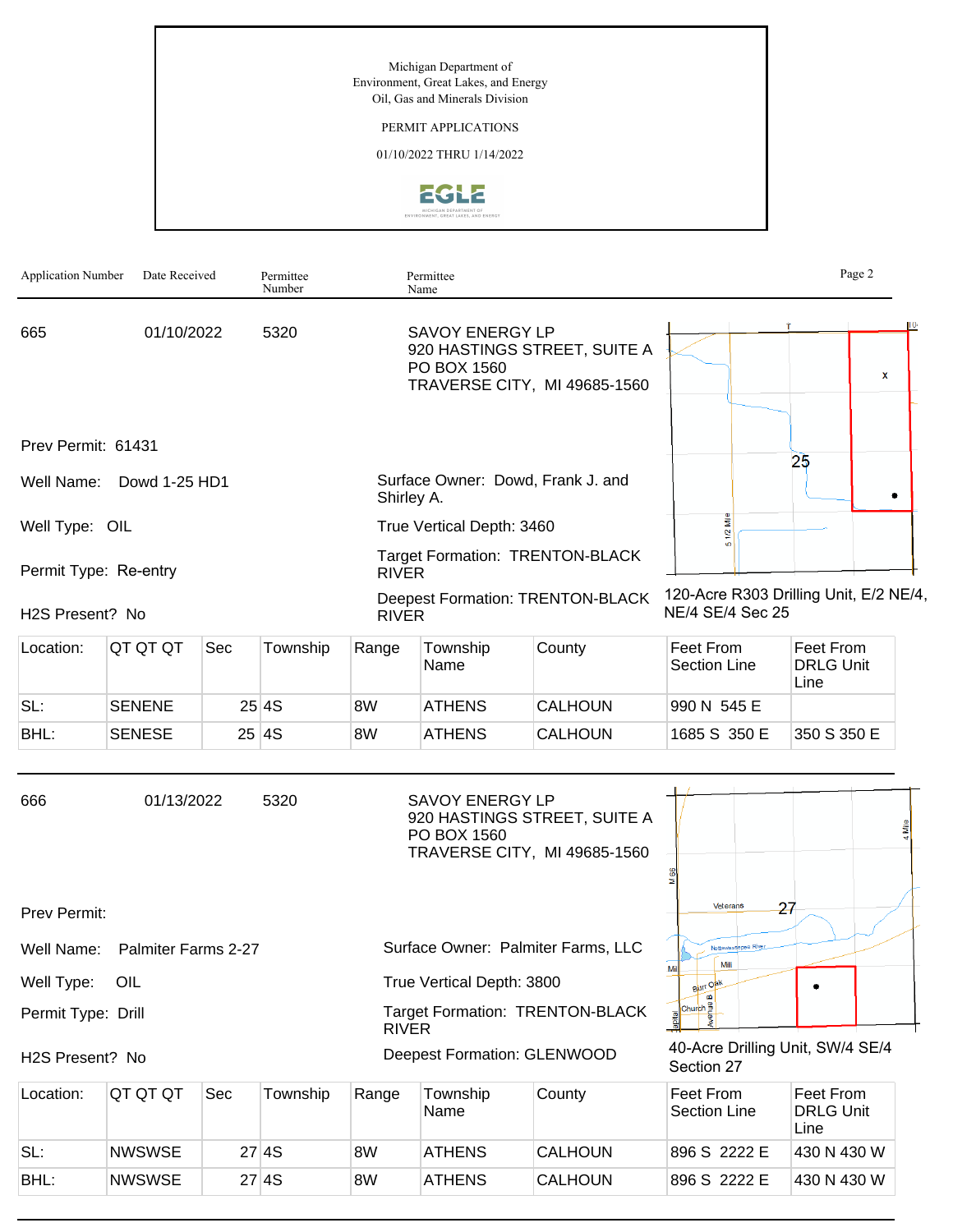#### Michigan Department of Environment, Great Lakes, and Energy Oil, Gas and Minerals Division

PERMIT LIST

01/10/2022 THRU 1/14/2022



| Permit Number      | <b>Issue Date</b>               | Permittee<br>Number |          | Permittee<br>Name                                       |                                                        |                              |                                                                                                               | Page 1                                |  |
|--------------------|---------------------------------|---------------------|----------|---------------------------------------------------------|--------------------------------------------------------|------------------------------|---------------------------------------------------------------------------------------------------------------|---------------------------------------|--|
| 61593              | 1/13/2022                       | 5320                |          | PO BOX 1560                                             | <b>SAVOY ENERGY LP</b><br>TRAVERSE CITY, MI 49685-1560 | 920 HASTINGS STREET, SUITE A | $\bullet$                                                                                                     |                                       |  |
|                    | API Well No: 21-025-62032-00-00 |                     |          |                                                         |                                                        |                              |                                                                                                               |                                       |  |
| Prev Permit:       |                                 |                     |          |                                                         |                                                        |                              | 27                                                                                                            | 26                                    |  |
| Well Name:         | HIGGINS 1-27 HD1                |                     |          |                                                         | Surface Owner: Higgins, Dennis A.                      |                              | $\boldsymbol{\mathsf{x}}$                                                                                     |                                       |  |
| Well Type:         | Oil Well                        |                     |          |                                                         | True Vertical Depth: 3386FT                            |                              |                                                                                                               |                                       |  |
| Permit Type: Drill |                                 |                     |          | <b>RIVER</b>                                            | <b>Target Formation: TRENTON-BLACK</b>                 |                              |                                                                                                               |                                       |  |
| H2S Present? No    |                                 |                     |          | <b>Deepest Formation: TRENTON-BLACK</b><br><b>RIVER</b> |                                                        |                              | 200-Acre R303 Drilling unit, NW/4 SW/4<br>Sec 26; S/2 NE/4, S/2 NW/4 NE/4, N/2<br>NW/4 SE/4, NE/4 SE/4 Sec 27 |                                       |  |
| Location:          | QT QT QT                        | Sec                 | Township | Range                                                   | Township<br>Name                                       | County                       | Feet From<br>Section Line                                                                                     | Feet From<br><b>DRLG Unit</b><br>Line |  |
| SL:                | <b>SENESE</b>                   |                     | 27 4S    | 8W                                                      | <b>ATHENS</b>                                          | <b>CALHOUN</b>               | 1477 S 96 E                                                                                                   |                                       |  |
| BHL:               | <b>NWSWNE</b>                   |                     | 27 4S    | 8W                                                      | <b>ATHENS</b>                                          | CALHOUN                      | 1509 N 2237 E                                                                                                 | 848 N 416 W                           |  |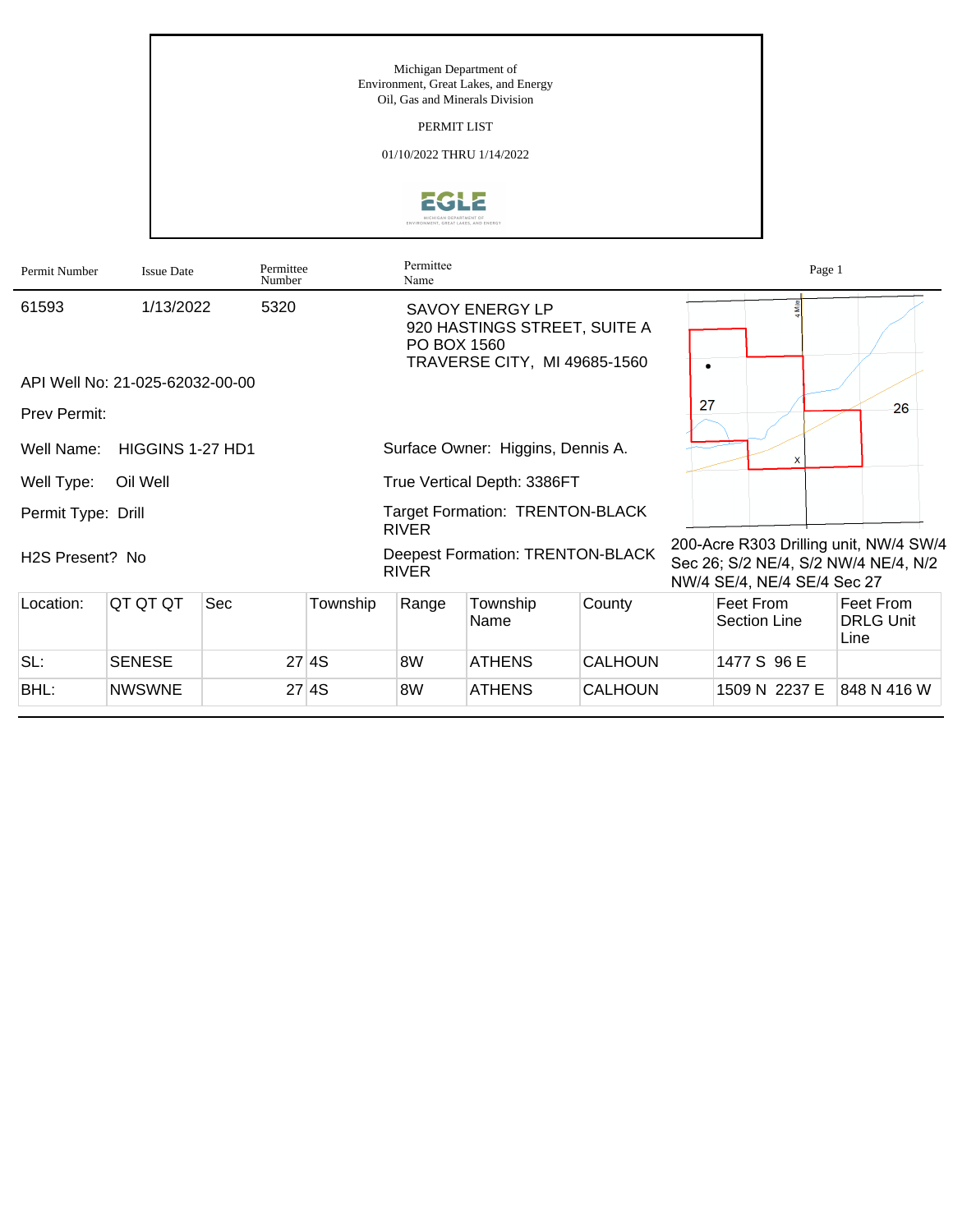

| Permit         | анге  | $\ldots$ mitte $\sim$ |      |
|----------------|-------|-----------------------|------|
| Number<br>____ | Numb∈ | Name                  | Page |

#### **PLUGGING INSTRUCTIONS ISSUED:**

| 59321 | 6310 | CORE ENERGY LLC         |
|-------|------|-------------------------|
|       |      | 1011 NOTEWARE DRIVE     |
|       |      | TRAVERSE CITY, MI 49686 |

API Well Number: 21-127-59321-00-00

Well Name: BURMEISTER 5-2

Plug Inst. Issue Date: 11/1/2021

| Location | <b>OT OT OT</b> | Sec | Township | Range | Township Name | County        | <b>Feet From Section</b><br>Line | <b>Feet From DRLG</b><br>Unit |
|----------|-----------------|-----|----------|-------|---------------|---------------|----------------------------------|-------------------------------|
| SL:      | INWSESW         |     | 2 I 14 N | 18W   | <b>BENONA</b> | <b>OCEANA</b> | 1230 S 1764 W                    | 1230 S 880 E                  |
| BHL:     | INWSESW         |     | $2$  14N | 18W   | l BENONA      | <b>OCEANA</b> |                                  |                               |

Comment: App to P&A expires on 12/31/2021

61214 5934

MERIDIAN PRODUCTION SERVICES LLC 6009 MARSH ROAD PO BOX 610 HASLETT, MI 48840

API Well Number: 21-025-61214-01-00

Well Name: C & L FARMS 1-35 HD1 True Vertical Depth: 4243

Plug Inst. Issue Date: 1/10/2022

| Location | <b>OT OT OT</b> |       | <b>Sec Township</b> | Range | Township Name | County          | Feet From Section<br>Line | Feet From DRLG<br>Unit |
|----------|-----------------|-------|---------------------|-------|---------------|-----------------|---------------------------|------------------------|
| SL:      | <b>NESWSE</b>   | 35 3S |                     | .4W   | <b>ALBION</b> | <b>ICALHOUN</b> | 1170 S 1901 E             |                        |
| BHL:     | <b>NENESE</b>   | 35 3S |                     | 4W    | <b>ALBION</b> | <b>CALHOUN</b>  | 2166 S 436 E              | 2166 S 1772 E          |

Comment: App to P&A expires on 6/30/2022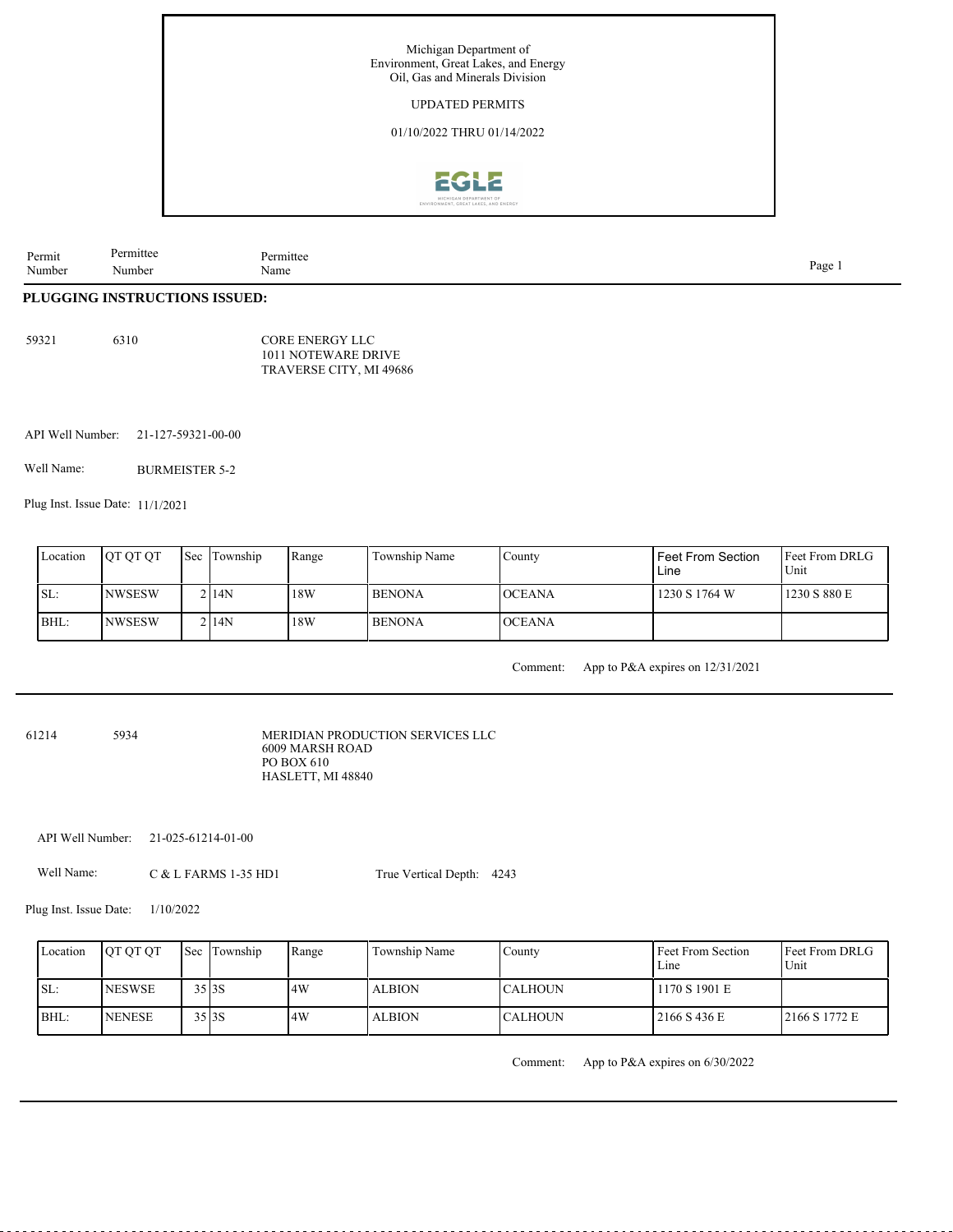Michigan Department of Environment, Great Lakes, and Energy Oil, Gas and Minerals Division UPDATED PERMITS

# 01/10/2022 THRU 01/14/2022



| Permit | Permittee | Permittee                                                                              | Page 2 |
|--------|-----------|----------------------------------------------------------------------------------------|--------|
| Number | Number    | Name                                                                                   |        |
| 61302  | 5934      | MERIDIAN PRODUCTION SERVICES LLC<br>6009 MARSH ROAD<br>PO BOX 610<br>HASLETT, MI 48840 |        |

API Well Number: 21-075-61211-02-00

POTTS 1-29A Well Name:

True Vertical Depth: 3972

Plug Inst. Issue Date: 1/10/2022

| Location | <b>OT OT OT</b> |                   | Sec Township | Range | Township Name | County          | Feet From Section<br>Line | <b>Feet From DRLG</b><br>Unit |
|----------|-----------------|-------------------|--------------|-------|---------------|-----------------|---------------------------|-------------------------------|
| SL:      | <b>SENENW</b>   | 29 <sub>14S</sub> |              | 3W    | PULASKI       | <b>JACKSON</b>  | 794 N 2258 W              |                               |
| BHL:     | <b>I</b> SENWNW | 29 <sub>14S</sub> |              | 3W    | PULASKI       | <b>IJACKSON</b> | 1111 N 934 W              | 1111 N 934 W                  |

Comment: App to P&A expires on 6/30/2022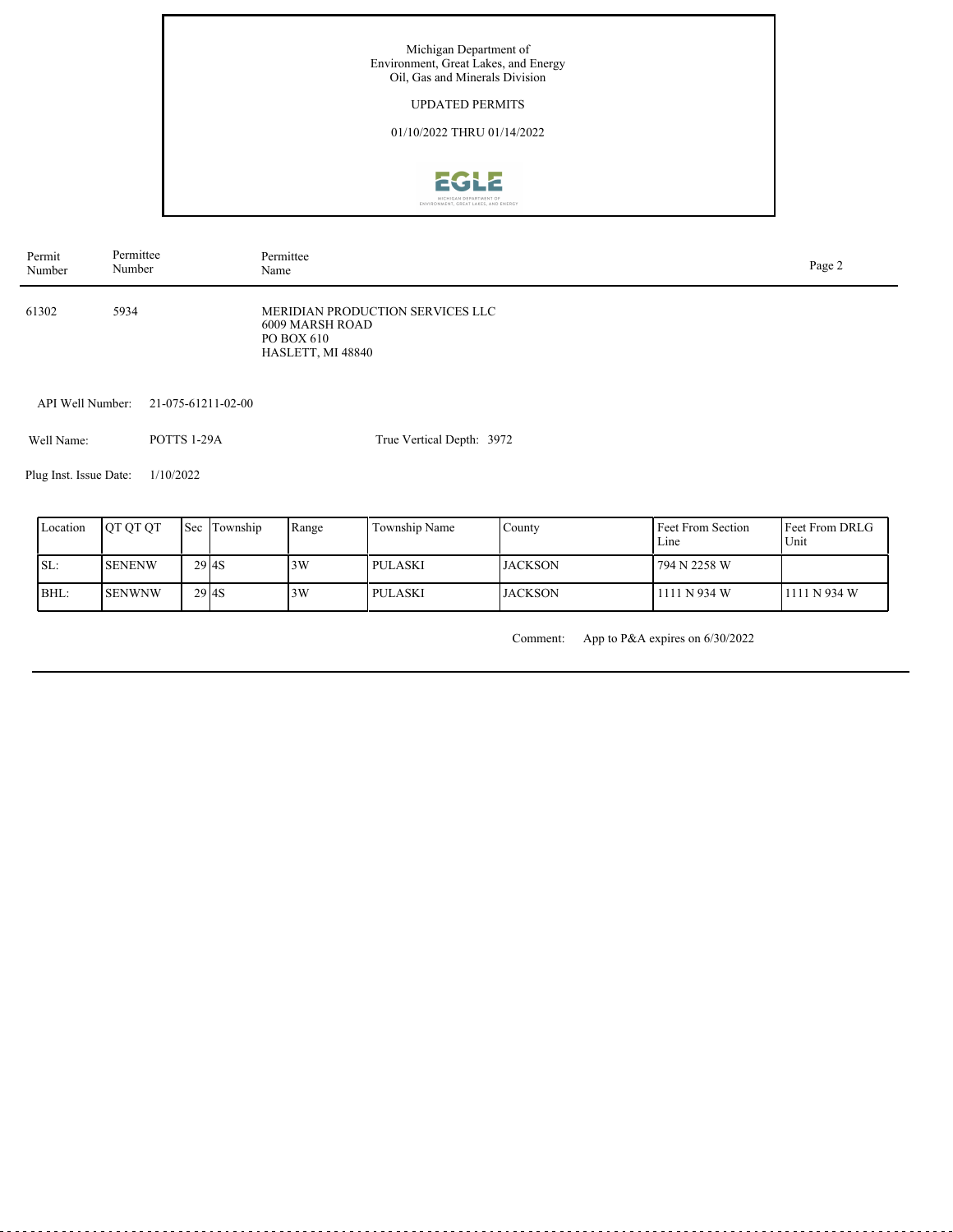

| Permit<br>Number<br>. <b>.</b> | mute<br>.umbe | muk<br>Name | $-200F$ |
|--------------------------------|---------------|-------------|---------|
|                                |               |             |         |

#### **RECORD OF WELL PLUGGING:**

| 12333 | 4428 | MID MICHIGAN GAS STORAGE CO |
|-------|------|-----------------------------|
|       |      | PO BOX 2446                 |
|       |      | HOUSTON, TX 77252-2446 USA  |

API Well Number: 21-107-12333-00-00

Well Name: MCGC 101

Plugging Date: 12/16/2021

|      | Location | <b>OT OT OT</b> | <b>Sec Township</b> | Range | Township Name | Countv         | Feet From Section<br>Line | <b>Feet From DRLG</b><br>Unit |
|------|----------|-----------------|---------------------|-------|---------------|----------------|---------------------------|-------------------------------|
| ISL: |          | <b>CNS2NE</b>   | 114N                | 19W   | <b>AUSTIN</b> | <b>MECOSTA</b> | 660 S 1320 E              | 1660 S 1320 E                 |
| BHL: |          | <b>CNS2NE</b>   | 114N                | 9W    | <b>AUSTIN</b> | <b>MECOSTA</b> |                           |                               |

14247 4428 MID MICHIGAN GAS STORAGE CO PO BOX 2446 HOUSTON, TX 77252-2446 USA

API Well Number: 21-107-14247-00-00

EAST AUSTIN 132 Well Name:

Plugging Date: 12/16/2021

| Location | <b>OT OT OT</b> | <b>Sec</b> Township | Range | Township Name | Countv          | Feet From Section<br>Line | <b>Feet From DRLG</b><br>Unit |
|----------|-----------------|---------------------|-------|---------------|-----------------|---------------------------|-------------------------------|
| ISL:     | <b>CNS2NE</b>   | 14 14 N             | 9W    | <b>AUSTIN</b> | <b>IMECOSTA</b> | 1660 S 1320 E             | 1660 S 660 E                  |
| BHL:     | 'CNS2NE         | 14 14N              | 19W   | <b>AUSTIN</b> | <b>IMECOSTA</b> |                           |                               |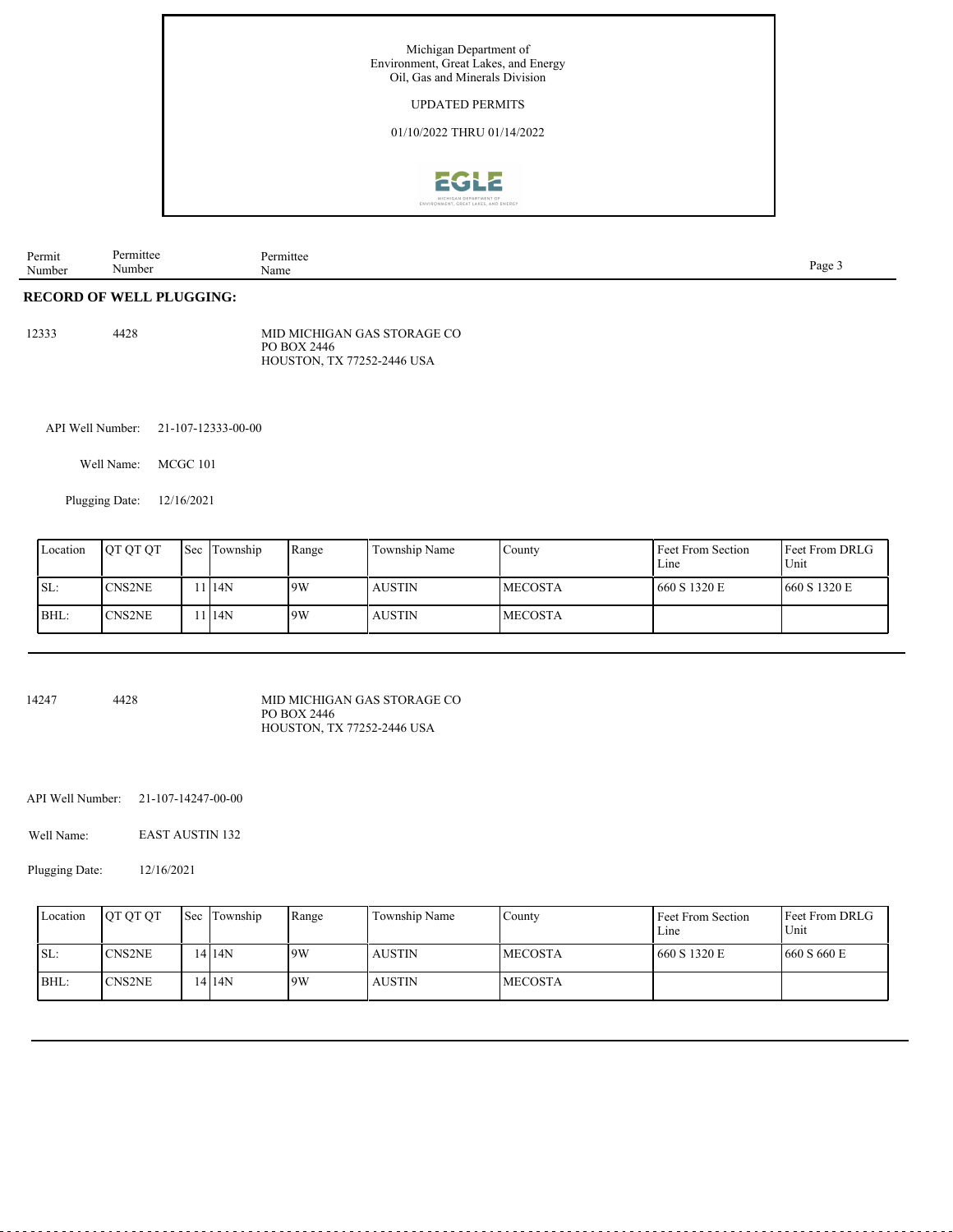

| Permit | Permittee | Permittee                                                                | Page 4 |
|--------|-----------|--------------------------------------------------------------------------|--------|
| Number | Number    | Name                                                                     |        |
| 27278  | 4428      | MID MICHIGAN GAS STORAGE CO<br>PO BOX 2446<br>HOUSTON, TX 77252-2446 USA |        |

API Well Number: 21-107-27278-00-00

Well Name: MCGC A-136

Plugging Date: 12/16/2021

| Location | <b>OT OT OT</b> | <b>Sec Township</b> | Range | Township Name | County          | Feet From Section<br>Line | <b>Feet From DRLG</b><br>Unit |
|----------|-----------------|---------------------|-------|---------------|-----------------|---------------------------|-------------------------------|
| ISL:     | <b>E2SENE</b>   | 1 1 1 4 N           | 9W    | <b>AUSTIN</b> | <b>IMECOSTA</b> | 1660 S 150 E              | 1660 S 150 E                  |
| BHL:     | <b>E2SENE</b>   | 114N                | 19W   | <b>AUSTIN</b> | <b>IMECOSTA</b> |                           |                               |

3562 4428

MID MICHIGAN GAS STORAGE CO PO BOX 2446 HOUSTON, TX 77252-2446 USA

API Well Number: 21-107-03562-00-00

Well Name: TAGGART BROS INC 6

Plugging Date: 12/16/2021

| Location | <b>OT OT OT</b> | Sec Township | Range | Township Name | Countv          | Feet From Section<br>Line | <b>Feet From DRLG</b><br>Unit |
|----------|-----------------|--------------|-------|---------------|-----------------|---------------------------|-------------------------------|
| ISL:     | <b>CNNWNE</b>   | 14 I 14 N    | 9W    | <b>AUSTIN</b> | <b>IMECOSTA</b> | 1660 N 660 W              |                               |
| BHL:     | <b>CNNWNE</b>   | 14 I 14 N    | 9W    | <b>AUSTIN</b> | <b>IMECOSTA</b> |                           |                               |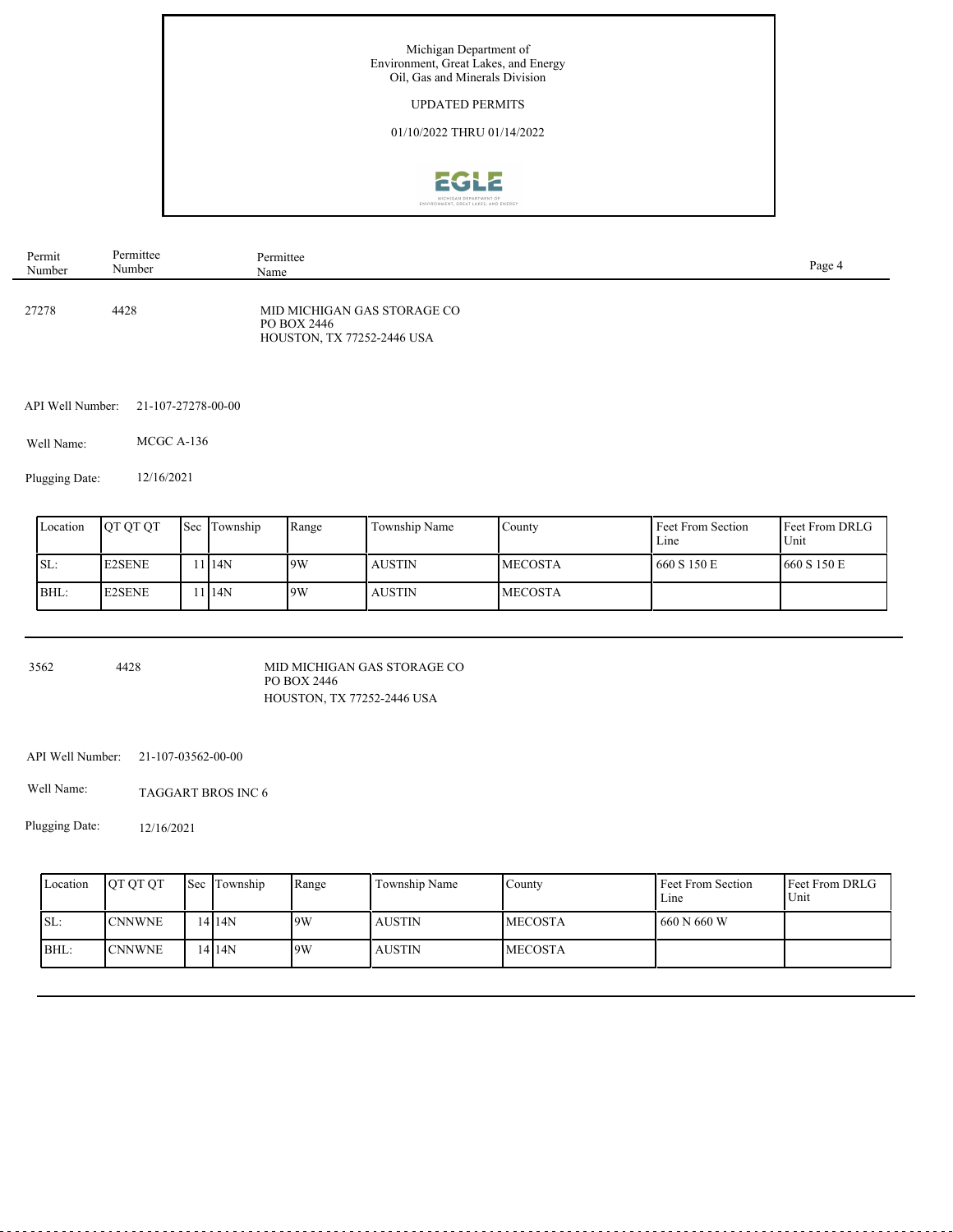

| Permit | Permittee | Permittee                                                                                                  | Page 5 |
|--------|-----------|------------------------------------------------------------------------------------------------------------|--------|
| Number | Number    | Name                                                                                                       |        |
| 48316  | 6361      | RIVERSIDE ENERGY MICHIGAN LLC<br>10691 EAST CARTER ROAD<br>SUITE <sub>201</sub><br>TRAVERSE CITY, MI 49684 |        |

API Well Number: 21-101-48316-00-00

Well Name: BLAHA 1-10

Plugging Date: 12/15/2021

| Location | <b>OT OT OT</b> | <b>Sec Township</b> | Range | Township Name    | Countv          | Feet From Section<br>Line | <b>Feet From DRLG</b><br>Unit |
|----------|-----------------|---------------------|-------|------------------|-----------------|---------------------------|-------------------------------|
| SL:      | <b>ISWSWNW</b>  | $10$ <sub>23N</sub> | 15W   | <b>BEAR LAKE</b> | <b>MANISTEE</b> | 330 S 330 W               | 330 S 330 W                   |
| BHL:     | <b>ISWSWNW</b>  | $10$ <sub>23N</sub> | 15W   | <b>BEAR LAKE</b> | <b>MANISTEE</b> |                           |                               |

9312 491

CONSUMERS ENERGY CO 1945 W PARNALL RD JACKSON, MI 49201

API Well Number: 21-113-09312-00-00

Well Name: M G S C 730

Plugging Date: 6/17/2021

| Location | <b>IOT OT OT</b> | <b>Sec Township</b> | Range | Township Name | County            | Feet From Section<br>Line | <b>IFeet From DRLG</b><br>Unit |
|----------|------------------|---------------------|-------|---------------|-------------------|---------------------------|--------------------------------|
| ISL:     | ICNSW            | 35 21N              | .6W   | CLAM UNION    | <b>IMISSAUKEE</b> | 1320 S 1320 W             | 1320 N 1320 E                  |
| BHL:     |                  | $35$ <sub>21N</sub> | 6W    | CLAM UNION    | <b>IMISSAUKEE</b> |                           |                                |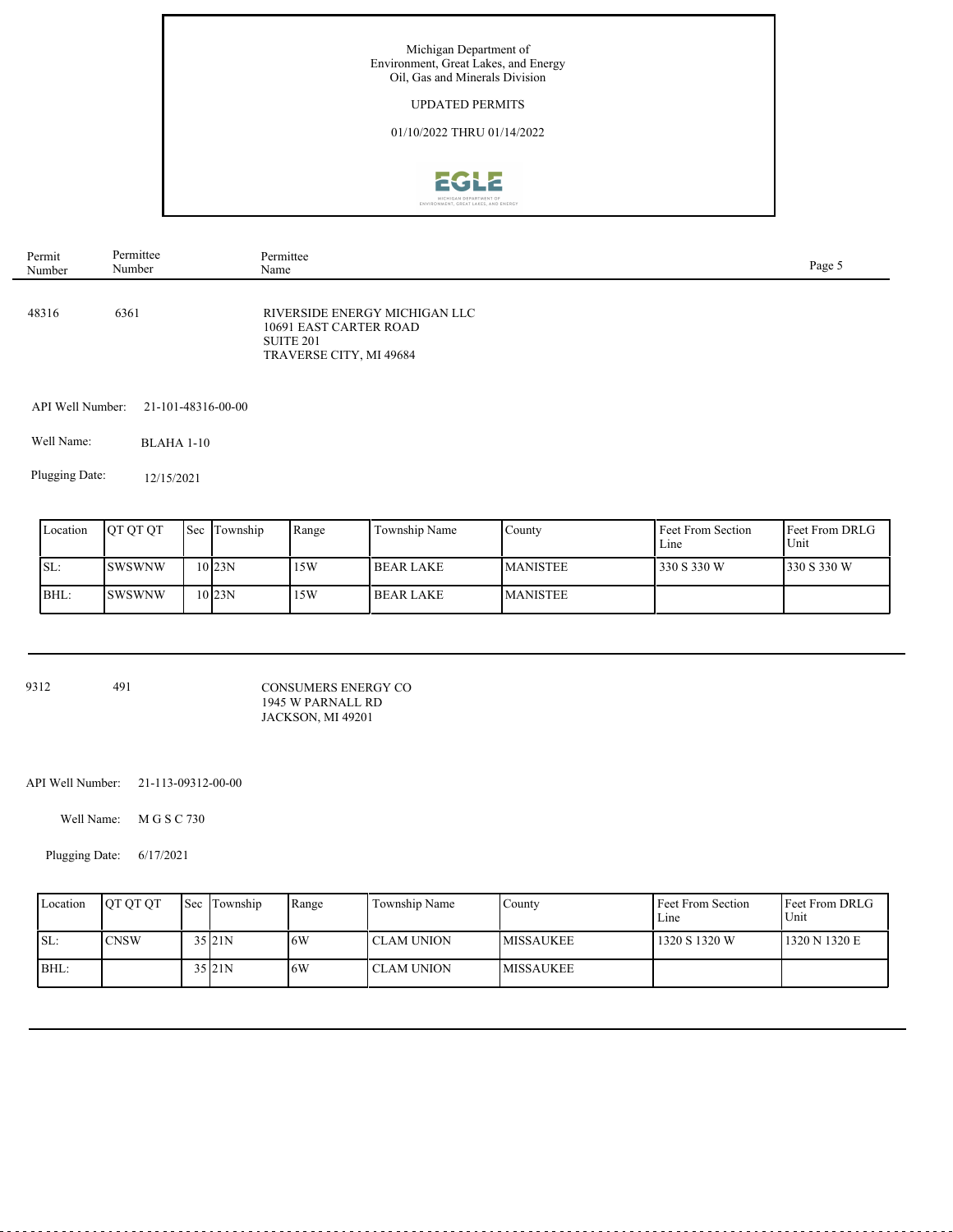

## **APPLICATIONS TO CHANGE WELL STATUS:**

| 39905 | 6352 | CHRISTIAN OIL CO INC    |
|-------|------|-------------------------|
|       |      | <b>2589 30TH STREET</b> |
|       |      | ALLEGAN, MI 49010       |

API Well Number: 21-093-39905-00-00

Well Name: CRESSWELL 1-16

True Vertical Depth: 4120

Approval Date: 1/7/2022

| Location | <b>IOT OT OT</b> | Sec | Township | Range | Township Name | County             | <b>Feet From Section</b><br>Line | <b>IFeet From DRLG</b><br>Unit |
|----------|------------------|-----|----------|-------|---------------|--------------------|----------------------------------|--------------------------------|
| SL:      | ISWNESW          |     | 16 2N    | 3E    | l IOSCO-      | <b>ILIVINGSTON</b> | 1125 N 1254 E                    |                                |
| BHL:     | INWSESW          |     | 16 2N    | 3E    | <b>IOSCO</b>  | <b>ILIVINGSTON</b> | 1118 S 795 E                     | 1118 S 525 W                   |

ACOWS to Repair Casing or Squeeze Cement

Proposed Rework: ACOWS to Repair Casing or Squeeze Cement Comment: ACOWS to perf and squeeze cement expires on 2/7/2022

61545 6498

Permit Number

> WOLVERINE GAS AND OIL COMPANY OF MICHIGAN LLC ONE RIVERFRONT PLAZA 55 CAMPAU, NW GRAND RAPIDS, MI 49503

API Well Number: 21-077-62030-00-00

Well Name: OROSZ 18-1 HD1 True Vertical Depth: 3437

Approval Date: 1/13/2022

| Location | <b>OT OT OT</b> | <b>Sec</b> Township | Range | Township Name | County           | <b>I</b> Feet From Section<br>Line | <b>Feet From DRLG</b><br>Unit |
|----------|-----------------|---------------------|-------|---------------|------------------|------------------------------------|-------------------------------|
| ISL:     | <b>NWNENE</b>   | 18 I 3 S            | 9W    | <b>CLIMAX</b> | <b>KALAMAZOO</b> | 441 N 1321 E                       |                               |
| BHL:     | <b>SWSENW</b>   | 18 I 3 S            | 9W    | <b>CLIMAX</b> | <b>KALAMAZOO</b> | 2296 N 1588 W                      | 340 S 340 W                   |

ACOWS to Perforate and Test Current Formation

Proposed Rework: ACOWS to Perforate and Test Current Formation Comment: ACOWS to perf and test further up in the Trenton/Black River expires on 1/13/2023 Comment: